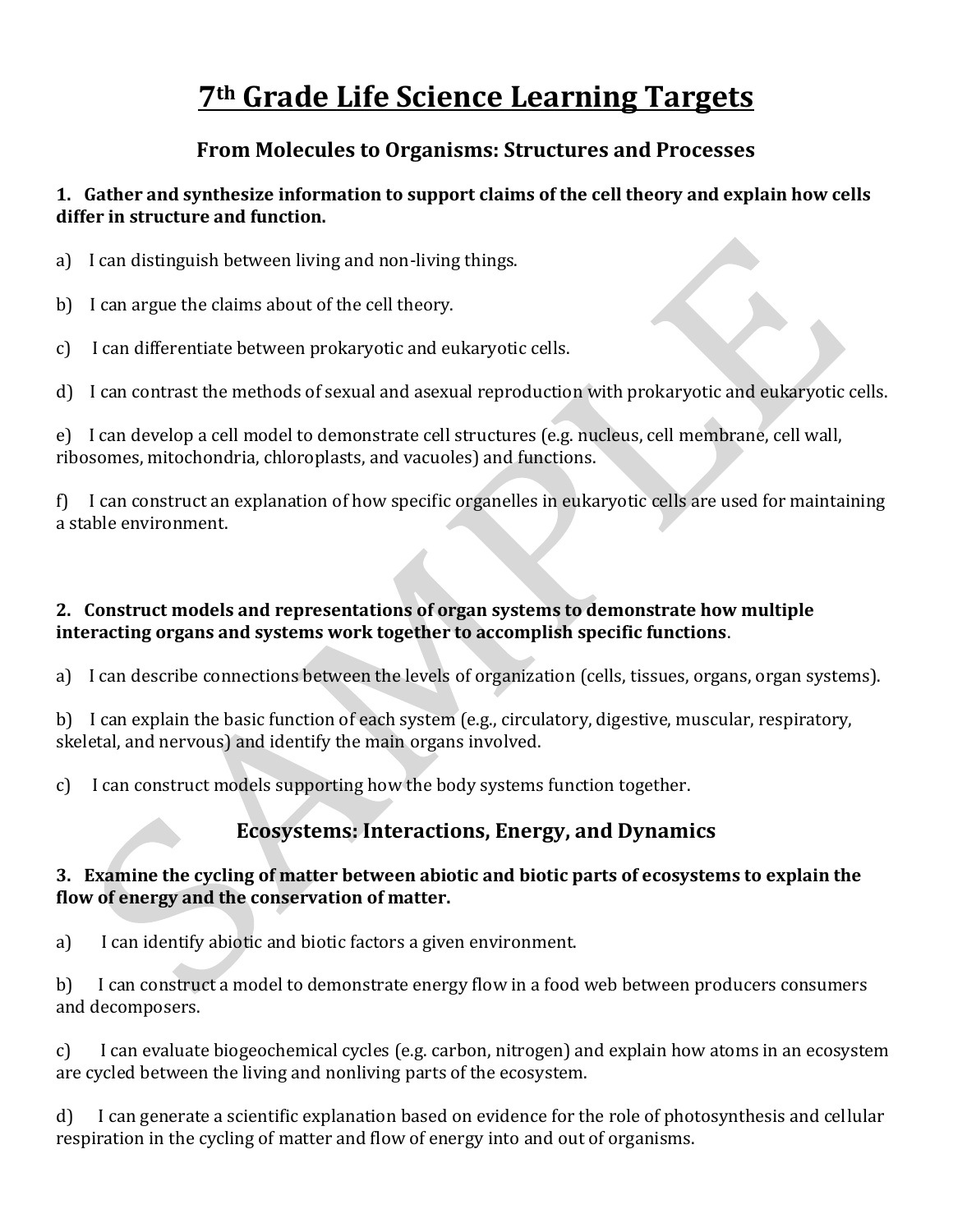## **4. Analyze and interpret data to provide evidence regarding how resource availability impacts individual organisms, as well as populations of organisms, within an ecosystem.**

- a) I can list the hierarchy of an ecosystem.
- b) I can analyze the impact of limited resources on a population.
- c) I can justify competition based on resource availability.
- d) I can use data to provide evidence of the impact of resource availabilities.

# **5. Construct an explanation to predict consistent patterns of interactions in different ecosystems in terms of the relationships between and among organisms.**

a) I can define and give examples of interspecies interactions such as competition, predation, mutualism, commensalism, and parasitism.

- b) I can determine the impacts of interspecies interactions on population growth.
- c) I can predict patterns of interactions among organisms across different ecosystems.

#### **6. Use empirical evidence from patterns and data to demonstrate how changes to an ecosystem can lead to shifts in populations and design a solution which maintains biodiversity and ecosystem services.**

a) I can investigate the impact of disruptions (e.g. deforestation, succession, drought, fire, disease, human activities, and invasive species) on an ecosystem.

b) I can construct an argument based on empirical evidence to support or refute that changes to physical or biological components of an ecosystem can lead to shifts in populations.

c) I can predict how changes to biodiversity can affect an ecosystem.

d) I can explain how an ecosystem directly or indirectly supports humans' survival and the quality of life.

e) I can engage in an argument to defend the effectiveness of a designsolution which maintains biodiversity and ecosystem services.(e.g., using scientific, economic, and social considerations regarding purifying water, recycling nutrients, preventing soil erosion).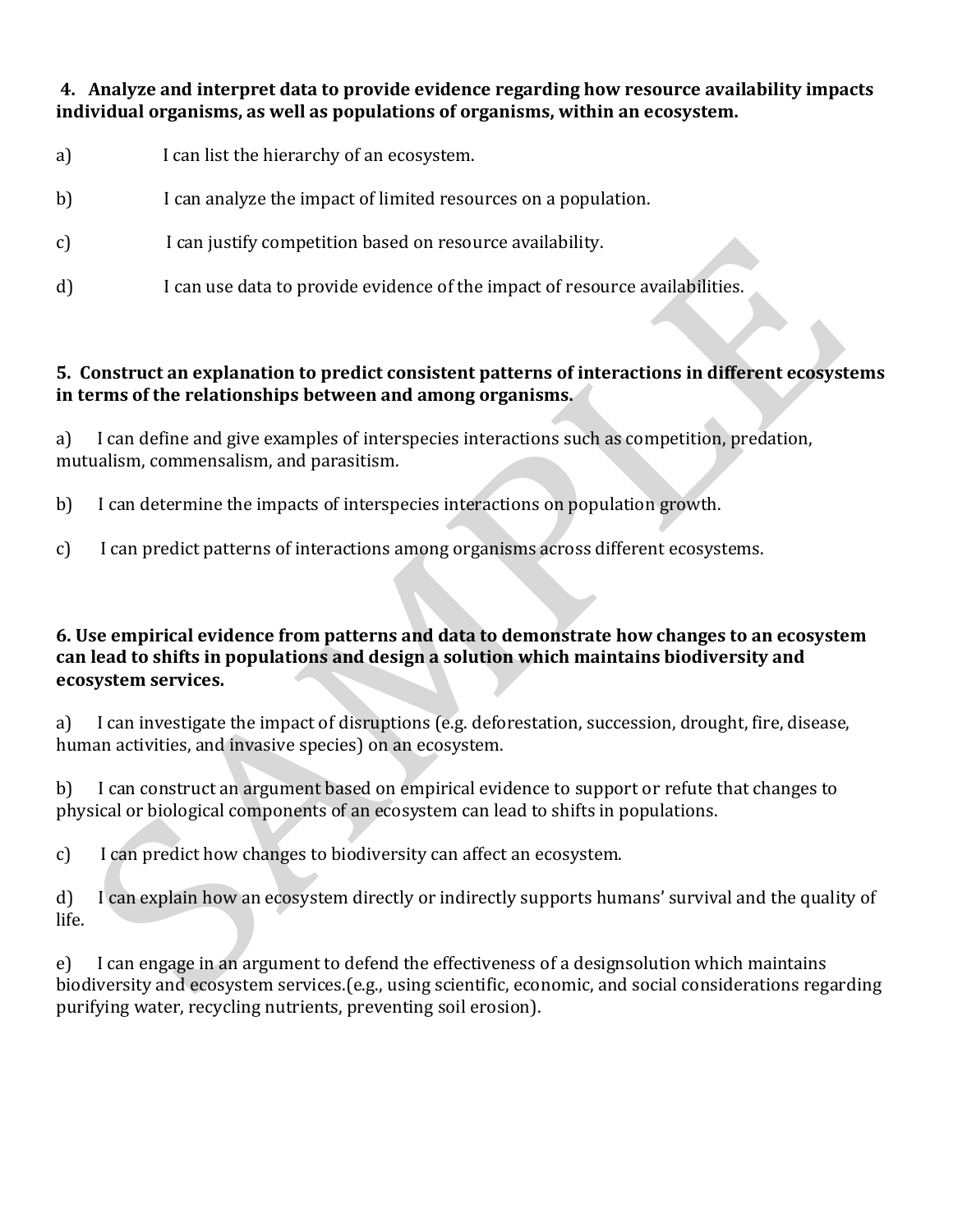### **7. Use evidence and scientific reasoning to explain factors affecting the probability of successful reproduction in both animals in plants, and interpret data to predict how various factors will affect the growth of organisms.**

a) I can identify and describe the function of the specialized plant structures which contribute to reproductive success.

b) I can identify animal behaviors which affect the probability of reproduction (e.g., nest building to protect young from cold, herding of animals to protect young from predators, vocalization of animals, and colorful plumage to attract mates from breeding).

c) I can use scientific reasoning to determine how specialized plant structures and animal behaviors impact the success of reproduction.

d) I can use data to predict the impact of environmental conditions (e.g., drought decreasing plant growth, fertilizers increasing plant growth, different varieties of plant seeds growing at different rates in different weather conditions, fish growing larger in large ponds than in small ponds) on the growth of organisms.

e) I can analyze the impact of genetic factors (e.g., selective breeding of cattle, grafting of plants) on the growth of organisms.

# **Heredity: Inheritance and Variation of Traits**

# **8. Construct and use models to explain that genetic variations between parent and offspring occur as a result of genetic differences in randomly inherited genes, and that additional variations may arise from alteration of genetic information.**

- a) I can define genetic variations, alleles, mutations, Punnett Squares, heterozygous, and homozygous.
- b) I can define chromosomes and identify their location in both prokaryotic and eukaryotic cells.
- c) I can develop a model to demonstrate the impact of genes on chromosomes.

d) I can create models, such as punnett squares and pedigrees, which explain genetic differences in randomly inherited genes.

e) I can construct an explanation from evidence to describe how genetic mutations result in harmful, beneficial, or neutral effects to the structure and function of an organism.

# **9. Engage in argument from evidence to evaluate the impact of genetic technologies on the inheritance of desired traits in organisms.**

a) I can explain technologies (e.g., forced pollination, selective breeding, genetic engineering, genetic modification, gene therapy) used in genetics.

b) I can argue the benefits or cons of genetic technology being used to produce the desired traits in animals.